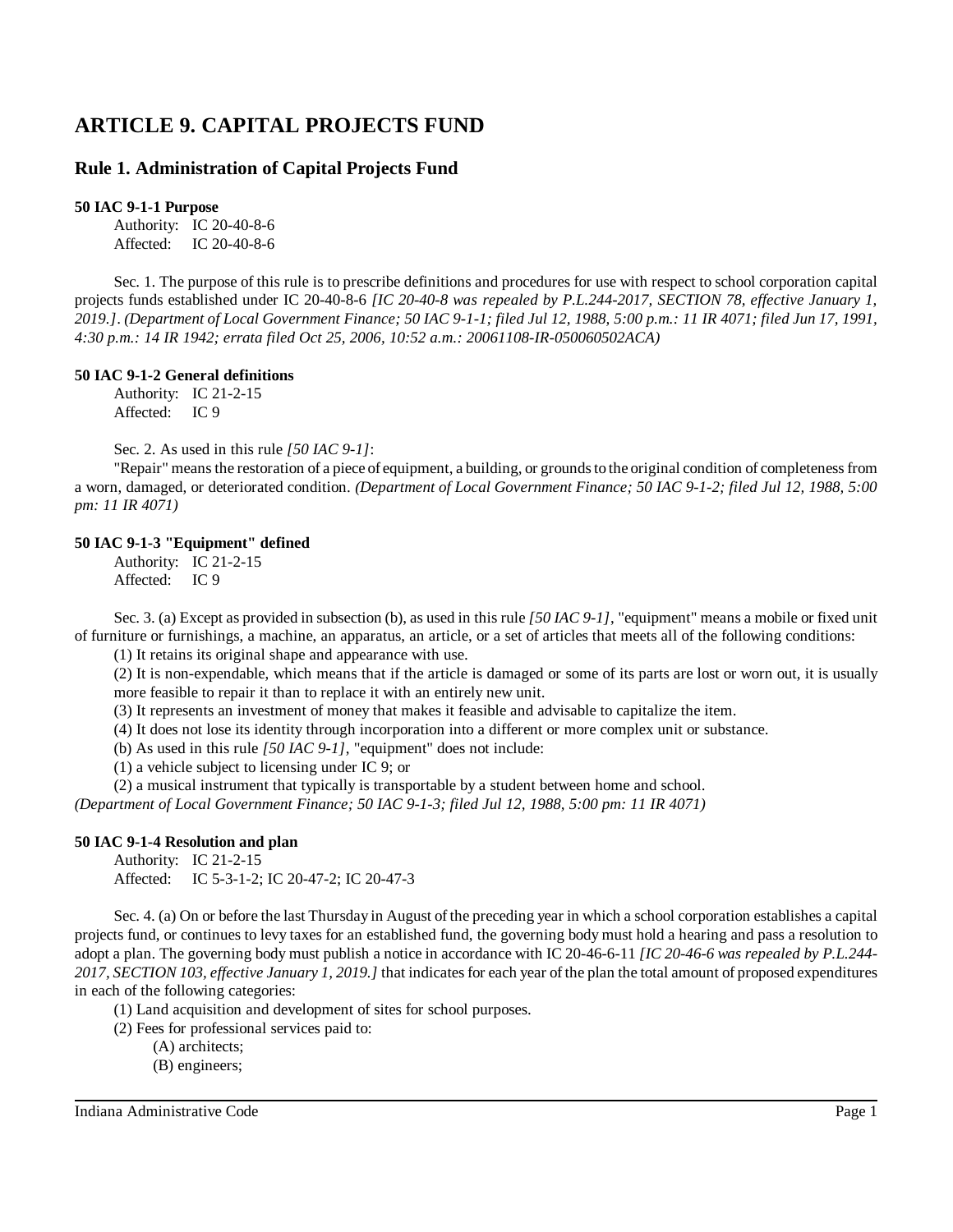(C) attorneys;

(D) project managers;

(E) construction managers; and

(F) fiscal consultants;

for land acquisition, site development, and building improvements.

(3) Education specifications development including feasibility studies and educational specificationsfor building design for use by architects and others.

(4) Building acquisition, construction, and improvement including:

(A) purchase and construction of buildings;

(B) improvements or alterations to existing buildings;

(C) installation or extension of service systems for new or existing buildings;

(D) building sites for use by the school corporation; and

(E) the purchase of building materials for vocational building and trade classes.

(5) Rental or lease payments for new or existing real property, computers, or equipment, excluding payments to a holding company as authorized under IC 20-47.

(6) Purchase of mobile or fixed equipment including computer hardware and computer software.

(7) Emergency allocation for repair, replacement, or site acquisition that is necessitated by an emergency.

(8) Care, upkeep, or maintenance of equipment owned or used by the school corporation, including salaries of full-time or part-time computer repair personnel.

(9) Allocation for future projectsincluding accumulation offundsfor projectsthat the school corporation has articulated with reasonable specificitywithin the plan, including size, purpose,features, estimated cost in constant dollars, and site or possible sites.

(b) The notice must also indicate with respect to the upcoming budget year:

(1) the sources of revenue for the proposed expenditures; and

(2) the amount of revenue (from property taxes or otherwise) to be retained in the fund for expenditures proposed for a later year.

(Department of Local Government Finance; 50 IAC 9-1-4; filed Jul 12, 1988, 5:00 p.m.: 11 IR 4072; filed Jun 17, 1991, 4:30 p.m.: *14 IR 1942; errata filed Oct 25, 2006, 10:52 a.m.: 20061108-IR-050060502ACA)*

# **50 IAC 9-1-5 Notice of adoption of plan; objections; final order by state board of tax commissioners**

Authority: IC 21-2-15 Affected: IC 5-3-1-2

Sec. 5. (a) After the public hearing and the adoption of the resolution, the governing body must publish notice of the adoption of the plan in accordance with IC 20-46-6-12 *[IC 20-46-6 was repealed by P.L.244-2017, SECTION 103, effective January 1, 2019.]* and the state board of accounts "Guide to Publication of Legal Notices".

(b) The notice under subsection (a) must be published no later than twenty (20) days after the county auditor posts and publishes the following year's tax rate and budget, as set by the county.

(c) Ten (10) or more taxpayers who will be affected by the plan may file a petition with written objections to the plan with the county auditor in a county in which the school corporation is located. Objections must be filed within ten (10) days after the plan is published. The county auditor shall immediately certify the petition to the department of local government finance.

(d) The department of local government finance shall set a hearing on the petition within a reasonable time after the petition is certified to the department of local government finance.

(e) The department oflocal government finance shall notify the governing body and the first ten (10) taxpayers whose names appear in the petition of the date, time, and location of the hearing. The department of local government finance shall hold the hearing in a county where the school corporation is located and shall give the school corporation and petitioners at least five (5) days notice.

(f) After a hearing on the petition, the department of local government finance shall issue a final order approving, disapproving, or modifying the plan. The department of local government finance may seek the recommendation of the school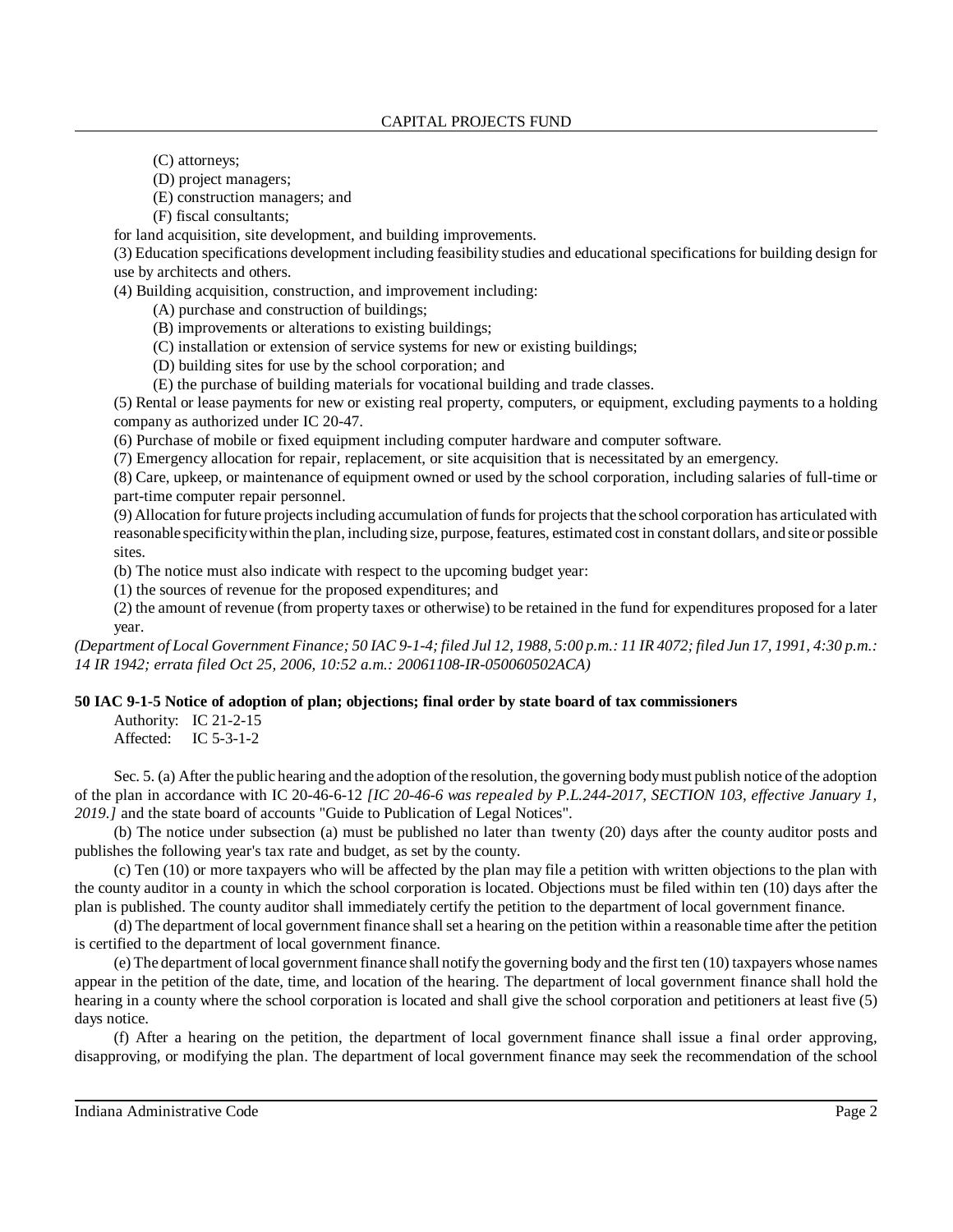## CAPITAL PROJECTS FUND

property tax control board. The department of local government finance shall certify its order to the governing body and the county auditor. (Department of Local Government Finance; 50 IAC 9-1-5; filed Jul 12, 1988, 5:00 p.m.: 11 IR 4072; filed Jun 17, 1991, *4:30 p.m.: 14 IR 1943; errata filed Oct 25, 2006, 10:52 a.m.: 20061108-IR-050060502ACA)*

## **50 IAC 9-1-6 Plan format**

Authority: IC 21-2-15

Affected: IC 21-2-15

Sec. 6. (a) The format for the capital projects fund plan is as follows:

(1) General description of school corporation as follows:

- (A) Total land area.
- (B) Location.
- (C) Composition of governing body.
- (D) Number of employees.
- (E) Current annual operating budgets in general transportation, debt service, and capital projects funds.

(F) Current annual property tax levies for all funds.

(2) Listing of present facilities operated and maintained by the school corporation as follows:

(A) With respect to each facility, the following:

- (i) Name and location.
- (ii) Grades housed or other use.
- (iii) Year constructed.
- (iv) Estimated current value.
- (v) Detailed evaluation of condition.

(B) Identification and description of all land owned for future needs.

(3) Student enrollment, as follows:

(A) Five (5) year history of student enrollments by facility, including the current school year.

(B) Projected total student enrollment of the school corporation for each of the ensuing five (5) years.

(4) Anticipated capital projects fund resources that will be available for the term of the proposed plan for each year of the plan, as follows:

- (A) Sources and amounts of anticipated income.
- (B) Amount of revenue (from property taxes or otherwise) to be retained for expenditures proposed for a later year.
- (C) Projected assessed valuation of the school corporation for each year of the plan.
- (D) Property tax rates and levies for the capital projects fund based on the assessed valuations under clause (C).

(5) Proposed use of the capital projects fund, as follows:

(A) Includes, by plan year and location, the proposed expenditures from the fund for all specific uses within the following topic areas:

- (i) Land acquisition and development.
- (ii) Professional services.
- (iii) Education specifications development.
- (iv) Building acquisition, construction, and improvement.
- (v) Rental of buildings and equipment.
- (vi) Purchase of mobile or fixed equipment.
- (vii) Emergency allocation (repair, replacement, or site acquisition that is necessitated by an emergency). (viii) Maintenance of equipment.
- (B) Includes, by plan year and by project or specific purpose, allocation for proposed expenditures beyond the upcoming budget year.

(b) All school corporations shall use the capital projects fund plan format separately prescribed and distributed by the department of local government finance. *(Department of Local Government Finance; 50 IAC 9-1-6; filed Jul 12, 1988, 5:00 p.m.: 11 IR 4072; filed Jun 17, 1991, 4:30 p.m.: 14 IR 1943; errata filed Oct 25, 2006, 10:52 a.m.: 20061108-IR-050060502ACA)*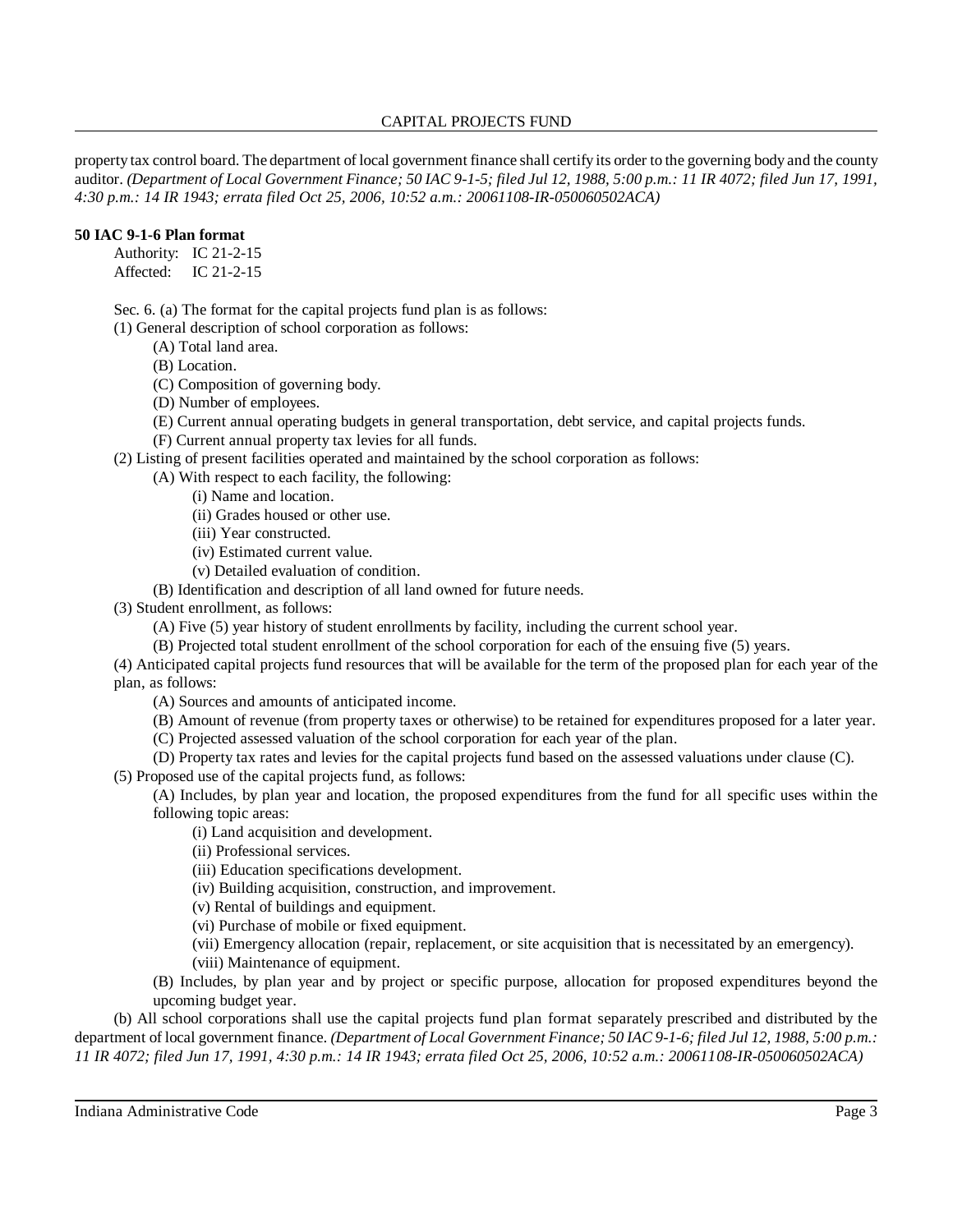# **50 IAC 9-1-7 Contingent appropriation approvals**

Authority: IC 21-2-15 Affected: IC 21-2-15

Sec. 7. If the department of education does not issue its approval of a project included in its capital projects fund before the annual hearing on the school corporation's budget by the department of local government finance, the department of local government finance will approve a levy that will result in sufficient funding of the budget appropriation for the project, and will approve that budget appropriation subject to the issuance of a project approval by the department of education. If the department of education does not issue its approval of the project before the department of local government finance's next annual budget hearing, the department oflocal government finance will applythe revenue to the current capital projectsfund budget. *(Department of Local Government Finance; 50 IAC 9-1-7; filed Jul 12, 1988, 5:00 pm: 11 IR 4073; errata filed Oct 25, 2006, 10:52 a.m.: 20061108-IR-050060502ACA)*

#### **50 IAC 9-1-8 Appropriation in earlier year than planned**

|           | Authority: IC 20-46-6 |
|-----------|-----------------------|
| Affected: | IC $6-1.1-18-5$       |

Sec. 8. The department of local government finance may approve appropriations from the capital projects fund only if they conform to a plan that has been adopted in accordance with IC 20-46-6 *[IC 20-46-6 wasrepealed by P.L.244-2017, SECTION 103, effective January 1, 2019.]*. If a school corporation seeks approval of an additional appropriation from the capital projects fund for an expenditure in a year that precedes the year in which the expenditure is indicated in the plan, the department of local government finance may find that the appropriation conforms to the plan if:

(1) the plan is specific as to the need to be addressed by the proposed expenditure and as to the manner in which it will be addressed; and

(2) the school corporation additional appropriation notice under IC 6-1.1-18-5 includes the fund name, the department of education project number (if issued), and a description of the purpose of the proposed expenditure.

*(Department of Local Government Finance; 50 IAC 9-1-8; filed Jul 12, 1988, 5:00 pm: 11 IR 4073; errata filed Oct 25, 2006, 10:52 a.m.: 20061108-IR-050060502ACA)*

#### **50 IAC 9-1-9 Fund use prohibited for interscholastic or extracurricular activities**

Authority: IC 21-2-15 Affected: IC 21-2-15

Sec. 9. (a) The capital projects fund may not be used with respect to a facility or equipment that will be used primarily for interscholastic or extracurricular activities. Generally, outdoor spectator seating and lighting for night use of an outdoor facility are considered to be primarily for interscholastic or extracurricular use.

(b) If payment from the capital projects fund is allowable for the construction of a facility or the purchase of equipment (or would have been allowable if there had been a capital projects fund at the time of the construction or purchase), then payment from the fund is allowable for repair, replacement, or remodeling of the facility or for repair or replacement of the equipment. *(Department of Local Government Finance; 50 IAC 9-1-9; filed Jul 12, 1988, 5:00 pm: 11 IR 4073)*

#### **50 IAC 9-1-10 Fund use prohibited for maintenance agreements (Repealed)**

Sec. 10. *(Repealed by Department of Local Government Finance; filed Jun 17, 1991, 4:30 p.m.: 14 IR 1945)*

#### **50 IAC 9-1-11 Emergency procedures** Authority: IC 20-46-6

Affected: IC 20-46-6-17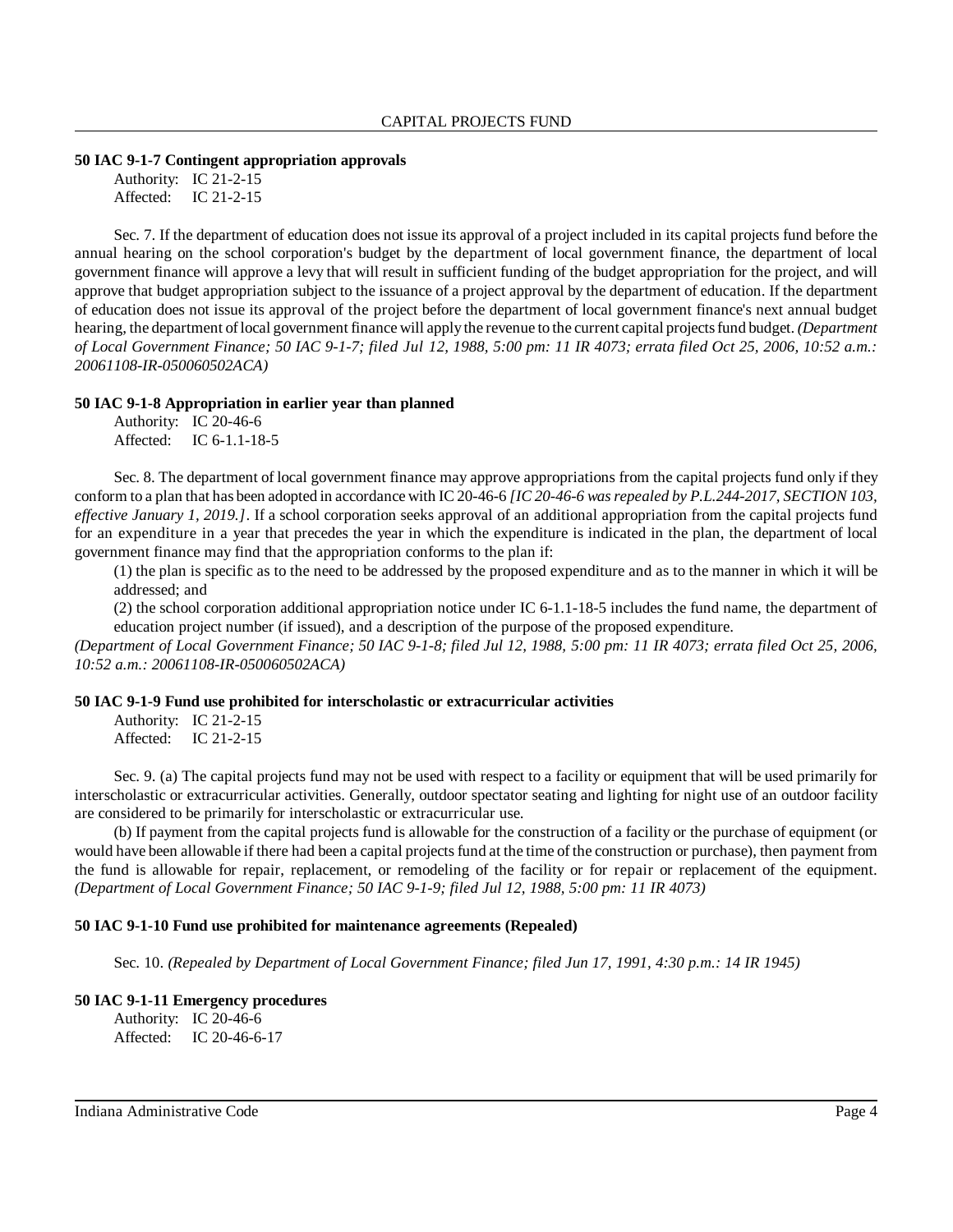Sec. 11. A representative of the school corporation must apply to the department of local government finance under IC20-46-6-17 *[IC 20-46-6 wasrepealed by P.L.244-2017, SECTION 103, effective January 1, 2019.]* for a determination that an emergency has occurred. Except in the case of extenuating circumstances, that application must be made to the department of local government finance within five working days after the governing body learns that an emergency has occurred. The application may be made in writing, by telephone, or in person. The department of local government finance will determine whether an emergency has occurred and whether the governing bodymay continue to pursue the emergencyprocedures described in IC 20-46-6-17 *[IC 20-46- 6 was repealed by P.L.244-2017, SECTION 103, effective January 1, 2019.]*. The department of local government finance will give the governing body notice of its decision in writing no more than five working days after receipt of the application. *(Department of Local Government Finance; 50 IAC 9-1-11; filed Jul 12, 1988, 5:00 pm: 11 IR 4074; errata filed Oct 25, 2006, 10:52 a.m.: 20061108-IR-050060502ACA)*

### **50 IAC 9-1-12 Amendment procedure**

Authority: IC 20-46-6 Affected: IC 20-46-6-18

Sec. 12. (a) A school corporation may amend its plan to provide initial or supplemental money for land acquisition and development, professional services, education specifications development, building acquisition, construction, and improvement, or an emergency allocation without a determination of an emergency by the department of local government finance.

(b) To amend a plan when there is no emergency, the governing body of the school corporation must hold a public hearing and declare the nature of and need for the amendment. The plan amendment and notice of the hearing must be published in accordance with IC 20-46-6-18 *[IC 20-46-6 was repealed by P.L.244-2017, SECTION 103, effective January 1, 2019.]* and the state board of accounts "Guide to Publication of Legal Notices".

(c) The governing body must pass a resolution adopting the plan amendment at a public hearing.

(d) The plan amendment must comply with the requirements of a plan as prescribed under section 5 of this rule. The proposed amendment of the plan must be submitted to the department of local government finance for its approval, disapproval, or modification.

(e) The plan amendment may be adopted at any time of the year. It does not need to meet the deadline prescribed under section 4 of this rule.

(f) The governing body shall publish notice of the adoption of the plan amendment no later than twenty (20) days after the county auditor posts and publishes the following year's tax rate and budget as approved by the county. Under the procedures prescribed under section 5 of this rule, taxpayers may object to the plan amendment requiring the department of local government finance to hold a hearing and issue a final order on the plan amendment. *(Department of Local Government Finance; 50 IAC 9-1- 12; filed Jun 17, 1991, 4:30 p.m.: 14 IR 1944; errata filed Oct 25, 2006, 10:52 a.m.: 20061108-IR-050060502ACA)*

# **50 IAC 9-1-13 Transfer procedure**

Authority: IC 6-1.1-18-6 Affected: IC 21-2-15

Sec. 13. (a) A school corporation may expend money under a different classification than is designated under its approved plan as long as:

(1) the expenditure is for the same location; and

(2) funds are available in another classification.

(b) The governing body must at a regular public meeting adopt a resolution determining the transfer in classifications is necessary.

(c) A transfer under this section does not require the approval of the department of local government finance.

(d) The school corporation must notify in writing the county auditor and the department of local government finance of the transfer. (Department of Local Government Finance; 50 IAC 9-1-13; filed Jun 17, 1991, 4:30 p.m.: 14 IR 1944; errata filed Oct *25, 2006, 10:52 a.m.: 20061108-IR-050060502ACA)*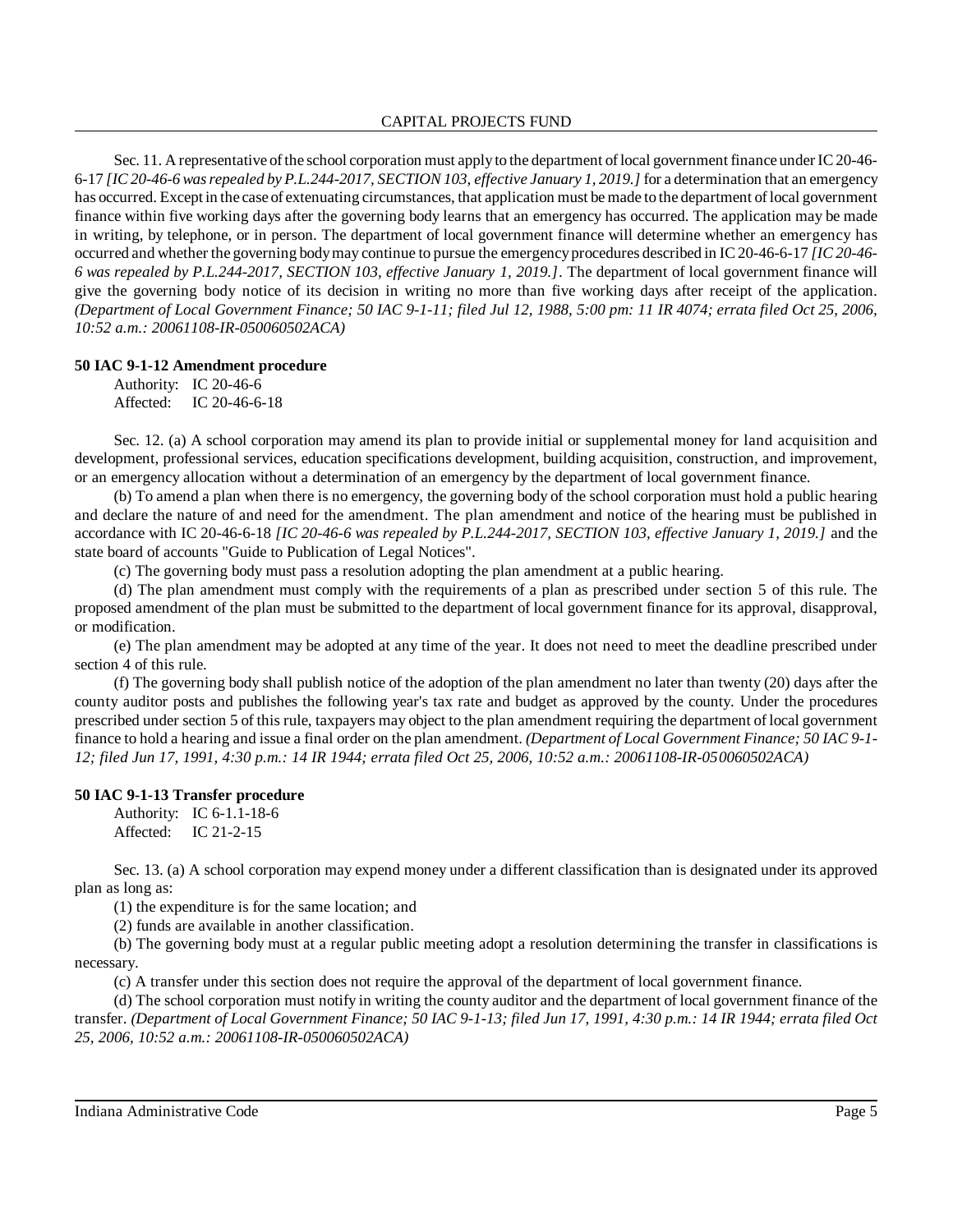# **Rule 2. Library Capital Projects Fund**

### **50 IAC 9-2-1 General definitions**

Authority: IC 36-12-12-12 Affected: IC 36-12-12

Sec. 1. (a) As used in this rule, "appropriate fiscal body" refers to:

(1) the town board of trustees if the library district is located entirely within the corporate boundaries of a town;

(2) the common council if the library district is located entirely within the corporate boundaries of a city;

(3) the township board if the library district is not located entirely within the corporate boundaries of a city or town but is located within the corporate boundaries of a township;

(4) the county council of each county in which the library is located if the library district is not located entirely within the corporate boundaries of a city, town, or township; or

(5) the city-county council if the library district is not located entirely within the corporate boundaries of a city, town, or township and is located in a county with a consolidated city.

(b) As used in this rule, "board" refers to the fiscal and administrative body of a public library.

(c) As used in this rule, "district" means the territory within the corporate boundaries of a public library.

(d) As used in this rule, "emergency" means the following:

(1) A fire, flood, windstorm, mechanicalfailure of anypart of a structure, or other unforeseeable circumstance when referring to repair or replacement.

(2) The unforeseeable availability of real property for purchase when referring to site acquisition.

(e) As used in this rule, "equipment" means a mobile or fixed unit of furniture or furnishings, a machine, an apparatus, an article, or a set of articles that meets all of the following conditions:

(1) It retains its original shape and appearance with use.

(2) It is nonexpendable, which meansthat if the article is damaged or some of its parts are lost or worn out, it is usually more feasible to repair it than to replace it with an entirely new unit.

(3) It represents an investment of money that makes it feasible and advisable to capitalize the item.

(4) It does not lose its identity through incorporation into a different or more complex unit or substance.

Equipment includes computer hardware and software. *(Department of Local Government Finance; 50 IAC 9-2-1; filed Sep 21, 1990, 3:30 p.m.: 14 IR 254)*

# **50 IAC 9-2-2 Purpose of fund; levy**

Authority: IC 36-12-12-12

Affected: IC 6-1.1-18.5-3; IC 36-12-12-2

Sec. 2. (a) A district may establish a capital projects fund.

(b) With respect to a facility used or to be used by a library, the board may expend money in the fund for the following:

(1) Planned construction, repair, replacement, or remodeling.

(2) Site acquisition.

(3) Site development.

(4) Repair, replacement, or site acquisition necessitated by an emergency.

(c) Money in the fund may be used to pay for the purchase, lease, or repair of equipment used or to be used by the library. Money in the fund may also be used for the maintenance or upgrading of computer hardware or software.

(d) A board may levy ad valorem property taxes at a rate not to exceed five cents (\$.05) per one hundred dollars (\$100) of assessed valuation.

(e) The maximum permissible levy limitations of IC 6-1.1-18.5-3 do not apply to that portion of ad valorem property taxes levied for a library capital projects fund at a rate not to exceed four cents (\$.04) per hundred dollars (\$100) of assessed valuation. *(Department of Local Government Finance; 50 IAC 9-2-2; filed Sep 21, 1990, 3:30 p.m.: 14 IR 254)*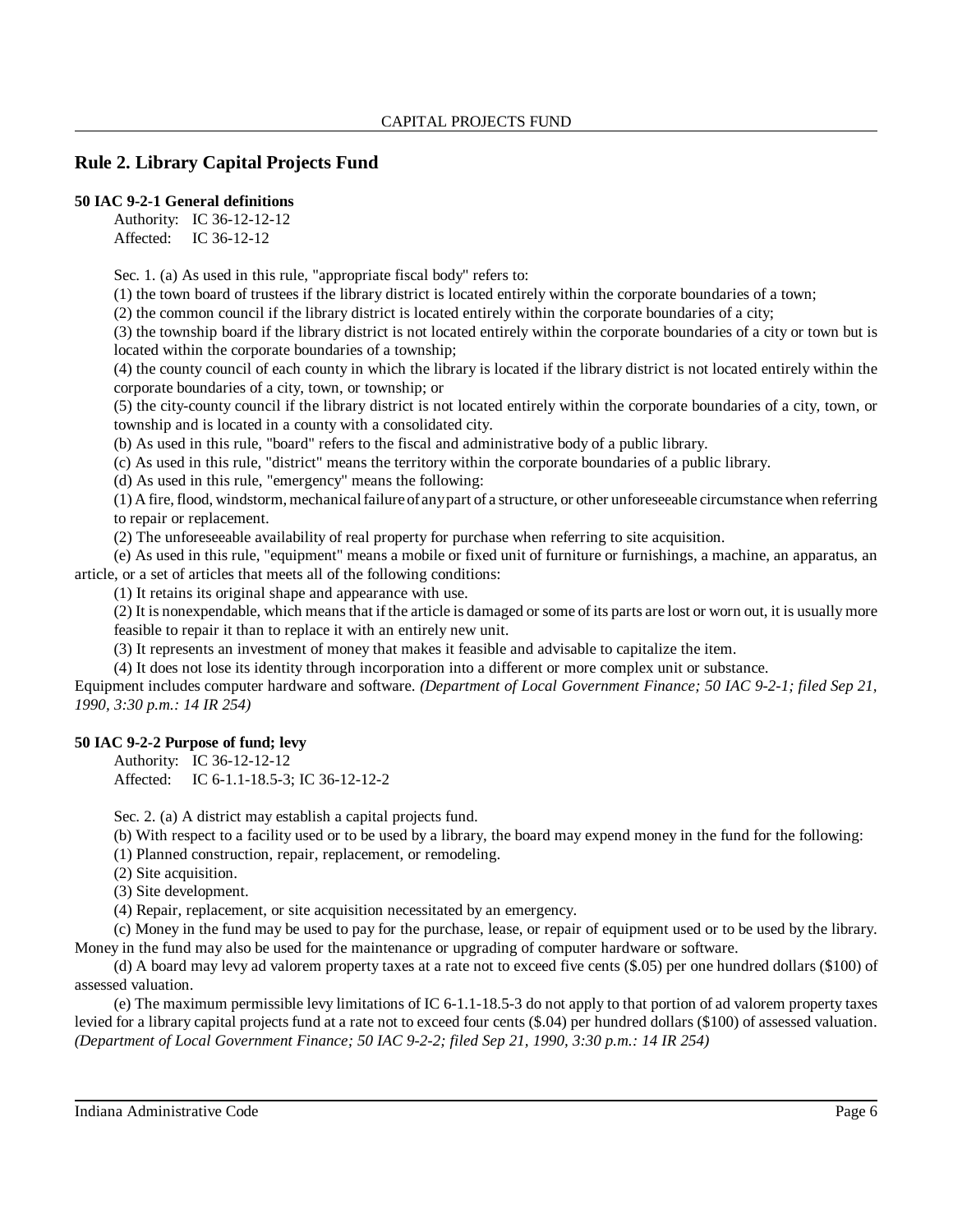**50 IAC 9-2-3 Public hearing; notice**

Authority: IC 36-12-12-12 Affected: IC 5-3-1-2; IC 36-12-12-3

Sec. 3. (a) After January 1 and before May 15 of the year preceding the year in which taxes are levied, the board must hold a public hearing on a proposed plan, pass a resolution to adopt a plan, and submit the plan to the appropriate fiscal body for approval or rejection.

(b) The board must publish a summary of the plan and notice of the public hearing one (1) time at least ten (10) days before the date of the hearing in accordance with IC 5-3-1-2(b) and the state board of accounts "Guide to Publication of Legal Notices". *(Department of Local Government Finance; 50 IAC 9-2-3; filed Sep 21, 1990, 3:30 p.m.: 14 IR 254)*

# **50 IAC 9-2-4 Plan content and format**

Authority: IC 36-12-12-3; IC 36-12-12-12 Affected: IC 36-12-12-3

Sec. 4. (a) The board shall prepare a plan that applies to at least the three (3) years immediately following the year in which the plan is adopted.

(b) The plan shall include the following information:

(1) General description of library district as follows:

(A) Library taxing district.

(B) Name and location.

- (C) Composition of governing body.
- (D) Number of employees.

(E)Current annual budget in operating, libraryimprovement reserve (LIRF), and bond and interestredemption (BIRF) funds.

(F) Current annual property tax levies for all funds.

(2) Listing of present facilities operated and maintained by the library district as follows:

- (A) The following with respect to each facility:
	- (i) Name and location.
	- (ii) Year constructed, leased, or rented.
	- (iii) Estimated current value.
	- (iv) Detailed evaluation of condition.
- (B) Identification and description of all land owned for future needs.
- (3) Description of library service area as follows:
	- (A) Area in square miles.
	- (B) Population served.
	- (C) Annual statistics of service, i.e., circulation of materials, collection size, hours of service, etc.
- (4) Anticipated capital projects fund resources that will be available for each year of the plan as follows:
	- (A) Sources and amounts of anticipated income.
	- (B) Amount of revenue (from property taxes or otherwise) to be retained for expenditures proposed for a later year.
	- (C) Projected assessed valuation of the library district for each year of the plan.
- (D) Property tax rates and levies for the library capital projects fund based on the assessed valuations under clause (C). (5) Proposed expenditures, by year and location, in the following topic areas as follows:
	- (A) The following planned facility needs:
		- (i) New construction.
		- (ii) Repair.
		- (iii) Replacement.
		- (iv) Remodel.
		- (v) Lease or rental of existing real estate.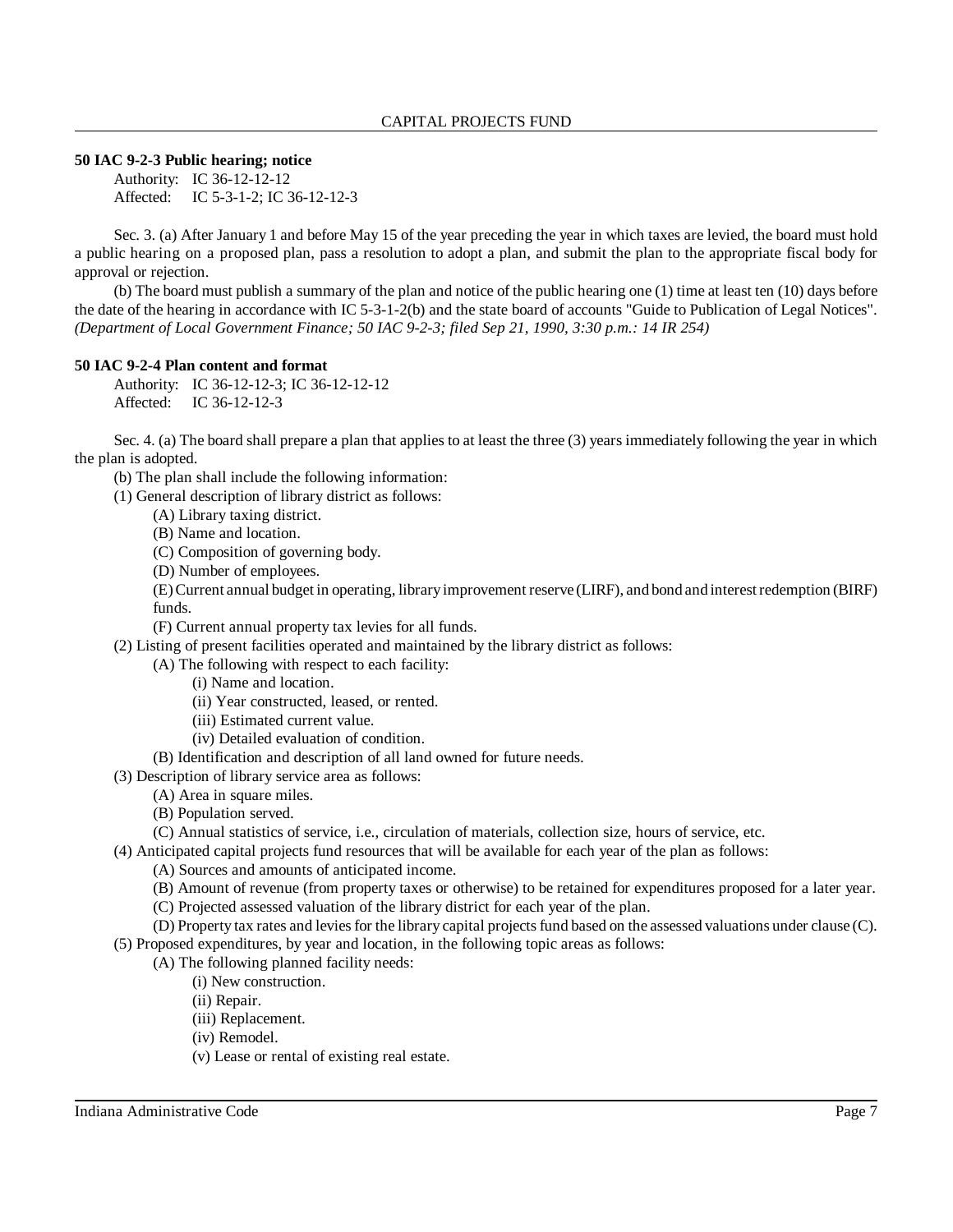| (B) Acquisition of real property.                                        |                                                                                                           |
|--------------------------------------------------------------------------|-----------------------------------------------------------------------------------------------------------|
| (C) Site development.                                                    |                                                                                                           |
|                                                                          | (D) Emergency allocation (repair, replacement, or site acquisition that is necessitated by an emergency). |
|                                                                          | (E) The following equipment-purchase, lease, repair, and maintenance:                                     |
| (i) Administration.                                                      |                                                                                                           |
| (ii) Public use.                                                         |                                                                                                           |
| (iii) Mechanical.                                                        |                                                                                                           |
| (iv) Furniture.                                                          |                                                                                                           |
|                                                                          | (F) The following computer hardware and software:                                                         |
| (i) Purchase or lease.                                                   |                                                                                                           |
| (ii) Maintenance and repair.                                             |                                                                                                           |
| (G) Allocations for future projects.                                     |                                                                                                           |
| (c) The plan summary shall include the following:                        |                                                                                                           |
| <b>CURRENT EXPENDITURES:</b>                                             | 20<br>20<br>20                                                                                            |
| (1) Planned construction, repair,                                        |                                                                                                           |
| replacement, or remodeling.                                              |                                                                                                           |
| (2) Acquisition of real property.                                        |                                                                                                           |
| (3) Site development.                                                    |                                                                                                           |
| (4) Emergency allocation.                                                |                                                                                                           |
| (5) Purchase, lease, repair, and                                         |                                                                                                           |
| maintenance of equipment.                                                |                                                                                                           |
| (6) Purchase, lease, repair, and<br>maintenance of computer hardware and |                                                                                                           |
| computer software.                                                       |                                                                                                           |
| SUBTOTAL CURRENT EXPENDITURES                                            |                                                                                                           |
| (7) Allocation for future projects.                                      |                                                                                                           |
| TOTAL EXPENDITURES AND AL-                                               |                                                                                                           |
| LOCATIONS (cumulative totals)                                            |                                                                                                           |
| SOURCES AND ESTIMATES OF                                                 |                                                                                                           |
| <b>REVENUE</b>                                                           |                                                                                                           |
| January 1, 20__ cash balance.                                            |                                                                                                           |
| Less encumbered appropriations.                                          | XXX<br>XXX                                                                                                |
| Cash balance available for current plan.                                 |                                                                                                           |
| Property taxes.                                                          |                                                                                                           |
| Auto excise and bank tax receipts.                                       |                                                                                                           |
| Other revenue.                                                           |                                                                                                           |
| TOTAL FUNDS AVAILABLE FOR PLAN                                           |                                                                                                           |

*(Department of Local Government Finance; 50 IAC 9-2-4; filed Sep 21, 1990, 3:30 p.m.: 14 IR 255; errata filed Oct 25, 2006, 10:52 a.m.: 20061108-IR-050060502ACA)*

# **50 IAC 9-2-5 Submission to appropriate fiscal body**

Authority: IC 36-12-12-12 Affected: IC 5-3-1-2; IC 36-12-12-4; IC 36-12-12-5

Sec. 5. (a) Within ten (10) days of adopting a resolution for a capital projects fund plan, the board shall transmit a certified copy of the plan to the appropriate fiscal body.

(b) The appropriate fiscal body shall hold a public hearing on the plan within thirty(30) days ofreceiving it. The appropriate fiscal body may either approve or reject the plan by August 1 of the year in which it is received.

(c) If the appropriate fiscal body rejects the plan, it may return the plan to the board with its reasons for rejection.

(d) If the appropriate fiscal body approves the plan, the board shall submit the resolution, plan, and proof of publication to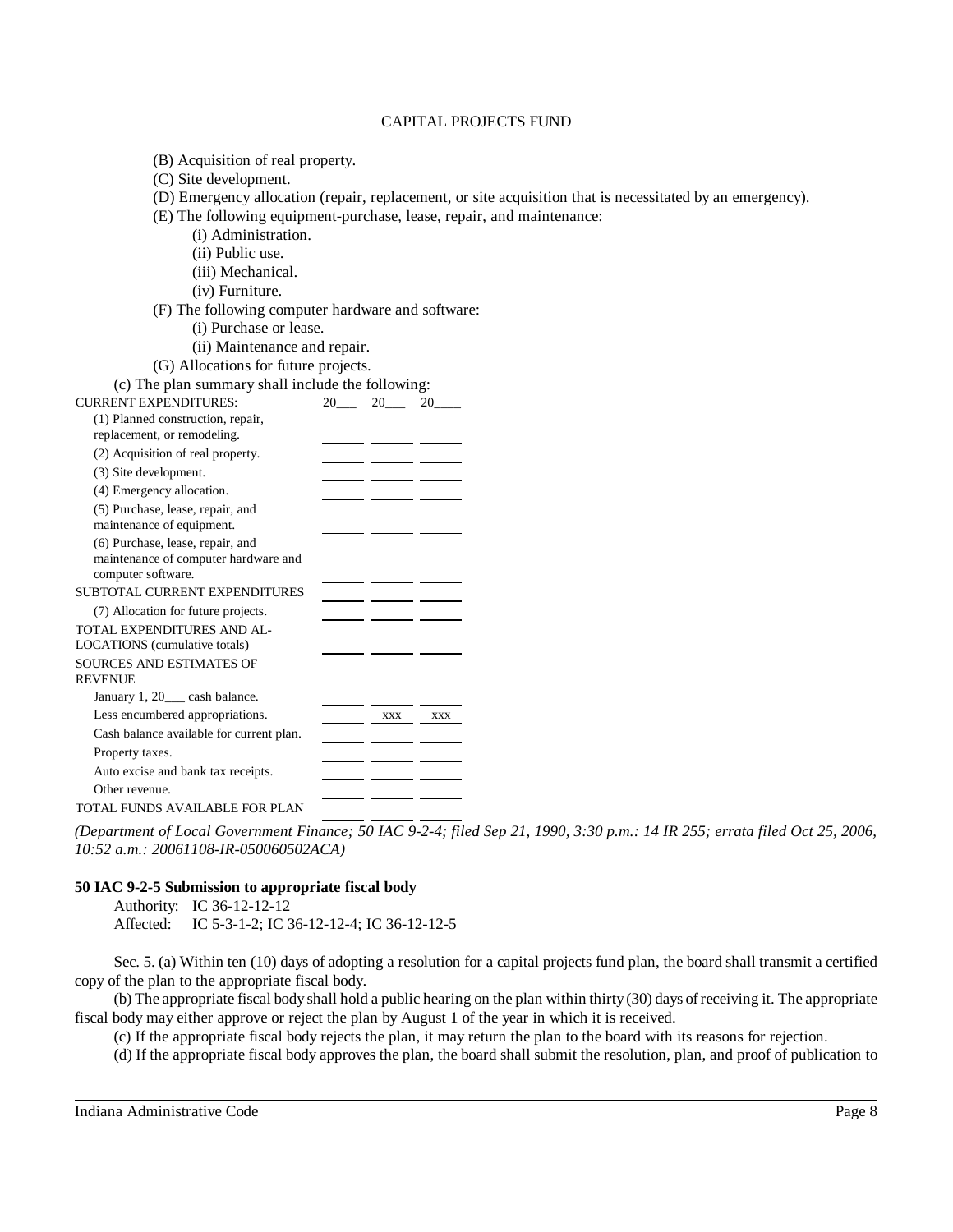the department of local government finance.

(e) If the appropriate fiscal body approves the plan, the board shall also publish notice of adoption in accordance with IC 5-3-1-2(i). Notice of adoption must be published one (1) time in the appropriate newspaper or newspapers within thirty (30) days after the date of the appropriate fiscal body's approval of the plan. *(Department of Local Government Finance; 50 IAC 9-2-5; filed* Sep 21, 1990, 3:30 p.m.: 14 IR 256; errata filed Oct 25, 2006, 10:52 a.m.: 20061108-IR-050060502ACA; filed Jan 30, 2013, 12:30 *p.m.: 20130227-IR-050120552FRA)*

#### **50 IAC 9-2-6 Objections**

Authority: IC 36-12-12-12 Affected: IC 36-12-12-5

Sec. 6. (a) Ten (10) or more taxpayers who will be affected by the plan may file a petition with written objections to the plan with the county auditor in a county in which the library is located. Objections must be filed within ten (10) days after the plan is published. The county auditor shall immediately certify the objecting petition to the department of local government finance.

(b) The department of local government finance shall set a hearing on the petition within a reasonable time after the petition is filed with the department of local government finance.

(c) The department of local government finance shall notify the library board and the first ten (10) taxpayers whose names appear in the petition of the date, time, and location of the hearing. The department of local government finance shall hold the hearing in a county where the library is located and shall give the library and petitioners at least five (5) days notice.

(d) After a hearing on the petition, the department of local government finance shall issue a final order approving, disapproving, or modifying the plan. The department of local government finance shall certify its order to the board and the county auditor. (Department of Local Government Finance; 50 IAC 9-2-6; filed Sep 21, 1990, 3:30 p.m.: 14 IR 256; errata filed Oct 25, *2006, 10:52 a.m.: 20061108-IR-050060502ACA)*

### **50 IAC 9-2-7 Appropriations**

Authority: IC 36-12-12-12 Affected: IC 6-1.1-18-5; IC 36-12-12-8

Sec. 7. The department of local government finance may approve appropriations from the capital projects fund only if they conform to a plan that has been adopted in accordance with this rule. If a library board seeks approval of an additional appropriation from the capital projects fund for an expenditure in a year that precedes the year in which the expenditure is indicated in the plan, the department of local government finance may find that the appropriation conforms to the plan if:

(1) the plan is specific as to the need to be addressed by the proposed expenditure and as to the manner in which it will be addressed; and

(2) the library board additional appropriation notice under IC 6-1.1-18-5 includes the fund name and a description of the purpose of the proposed expenditure.

*(Department of Local Government Finance; 50 IAC 9-2-7; filed Sep 21, 1990, 3:30 p.m.: 14 IR 256; errata filed Oct 25, 2006, 10:52 a.m.: 20061108-IR-050060502ACA)*

#### **50 IAC 9-2-8 Emergency procedures**

Authority: IC 36-12-12-12 Affected: IC 36-12-12-9

Sec. 8. (a) If the cost of an emergency exceeds the allocation for emergencies, a library must apply to the department of local government finance for a determination that an emergency has occurred. Except in the case of extenuating circumstances, the application must be made to the department of local government finance within five (5) working days after the library board learns that an emergency has occurred. The application may be made in writing, by telephone, or in person. The department of local government finance will determine whether an emergency has occurred. The department of local government finance will give the library notice of its decision in writing no more than five (5) working days after receipt of the application.